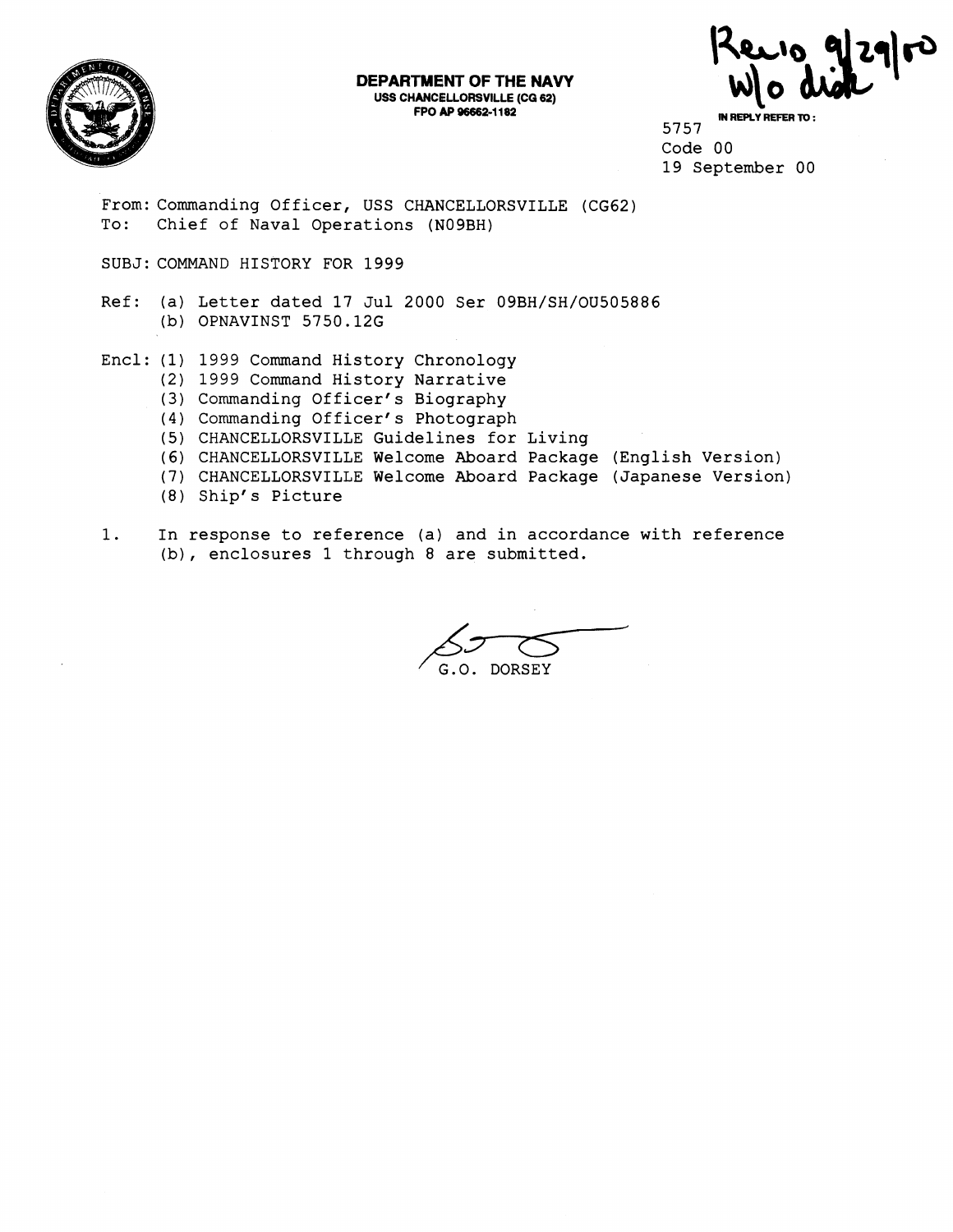## **USS CHANCELLORSVILLE (CG 62) COMMAND HfSTORY FOR 1999 KEY CHRONOLOGICAL EVENTS FOR 1999**

01 Jan USS CHANCELLORSVILLE participates in Yokosuka New Year's celebration with other Forward-Deployed Naval Forces (FDNF) ships and Japanese Maritime Self-Defense Force (JMSDF) ships. 14 Jan Conducted Fast Cruise while in port Yokosuka. 18 Jan Held memorial service honoring Dr. Martin Luther King, Jr. <sup>20</sup>- 22 Jan Underway in Philippine Sea for port visit to Guam and gunnery exercises. 22 Jan Arrived at Guam, the first visit by CHANCELLORSVILLE to the island. Welcomed by Guam Chamber of Commerce. <sup>22</sup>- 25 Jan Inport Guam. 24 Jan Community relations project in Guam for the retreat for troubled families run by Sister Mary. <sup>25</sup>- 31 Jan Underway in the Phillipine Sea for exercises. 27 Jan Conducted Naval Surface Fire Support (NSFS) exercise at Farallon de Medinilla. 31 Jan Returned to Yokosuka, Japan. Began upkeep period and pre-deployment preparations. 10 Feb Sharon H. Martin Excellence Award presented to RP1 (AW) 12 Feb Wardroom Dining-out at Naval Base Yokosuka Officers' Club. 14 Feb Hosted Valentine's Day visit by orphans from Yurikagoen Orphanage in Odawara, Japan. 16 Feb Conducted training for USS KITTY HAWK Tactical Action Officers on CHANCELLORSVILLE capabilities and limitations. <sup>18</sup>- 19 Feb Underway south of Yokosuka, Japan. Conducted ammunition onload and sea trials. 21 Feb Served as a visit ship for the Fleet Activities Yokosuka Friendship Day. Hosted approximately 8,500 Japanese citizens.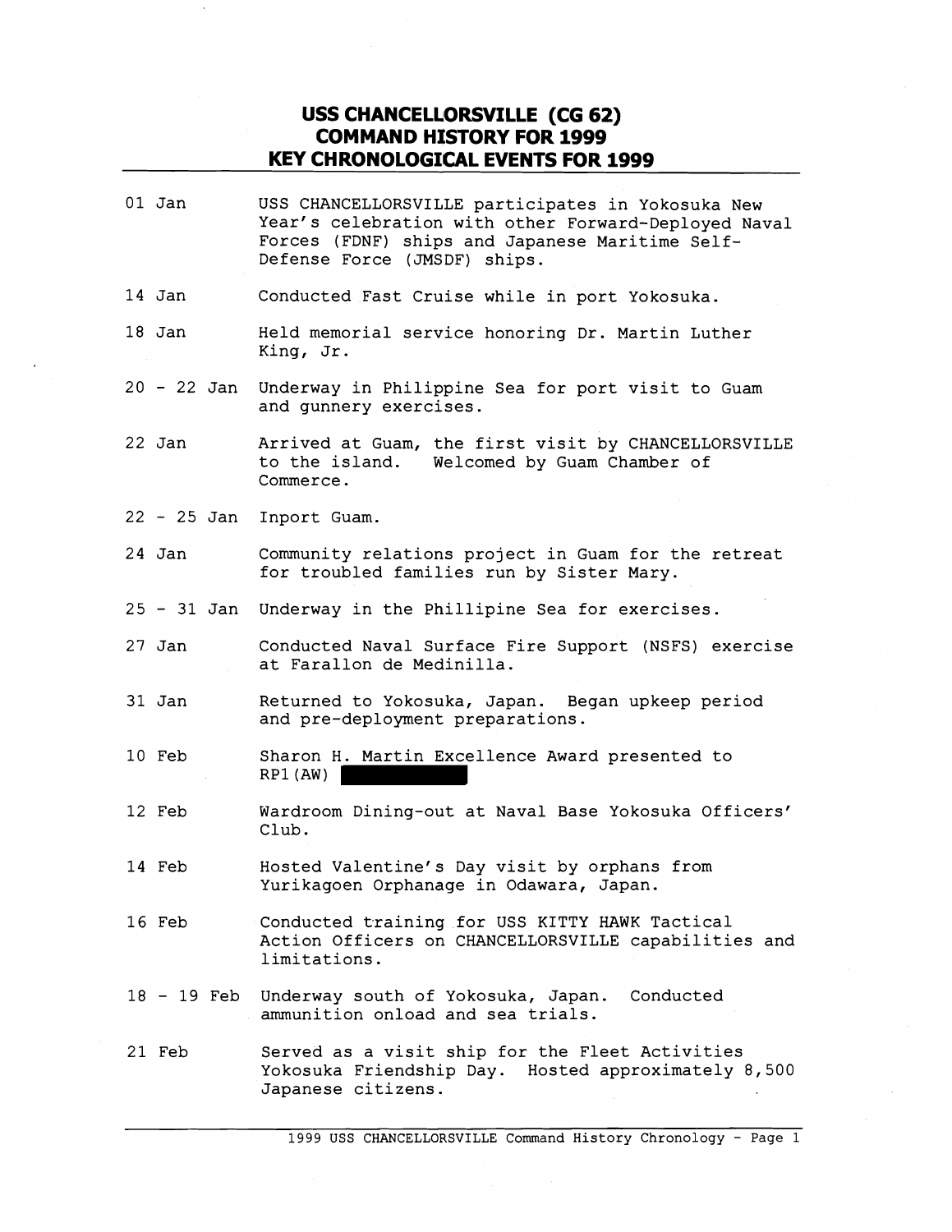- 23 Feb Moored to buoy D-2.in Yokosuka Harbor. Conducted ammunition onload.
- 25 Feb Hosted a barbecue with.the officers and crew of JDS HATAKAZE, the Japanese Maritime Self-Defense Force sister ship of CHANCELLORSVILLE.
- 01 Mar Onloaded personnel and equipment from Helicopter Antisubmarine Squadron, Light, 51(HSL 51) Detachment Four (Det 4) Embarked two representatives from the South Korean Navy for observation.
- 02 Mar Departed Yokosuka for WESTPAC deployment. Upcoming exercises included Multinational Training Exercise (MTX) 99, Tandem Thrust 99, and Cobra Gold. Received one helicopter from HSL 51 Det 4.
- 05 Mar CHANCELLORSVILLE awarded the COMNAVSURFPAC Safety Award
- 15 Mar Hosted visit by JMSDF Commander, Escort Flotilla 5.
- 19 Mar Arrived in Guam.
- <sup>19</sup> 21 Mar Inport Guam for MTX 99 preparations. Embarked two additional members of the South Korean Navy and two members of the Australian Navy for observation
- 2 1Mar Departed Guam for exercises MTX 99 and Tandem Thrust 99.
- 22 Mar Served as Range Safety Officer and Officer in Charge of Exercise for live-fire missile and gunnery exercise portion of MTX 99.
- 24 Mar Served as Range Safety Officer for Harpoon Exercise portion of MTX 99.
- 25 Mar Disembarked South Korean riders.
- 27 Mar 3 Apr Served as Surface Action Group B Commander for Tandem Thrust 99. Coordinated efforts of four ships in neutralizing simulated enemy air, surface, and subsurface forces.
- 31 Mar Conducted NSFS bombardment of Farallon de Mendinilla in support of Amphibious Ready Group landing (simulated) .
- 01 Apr Disembarked Australian riders
- 02 -06 Apr Inport. Guam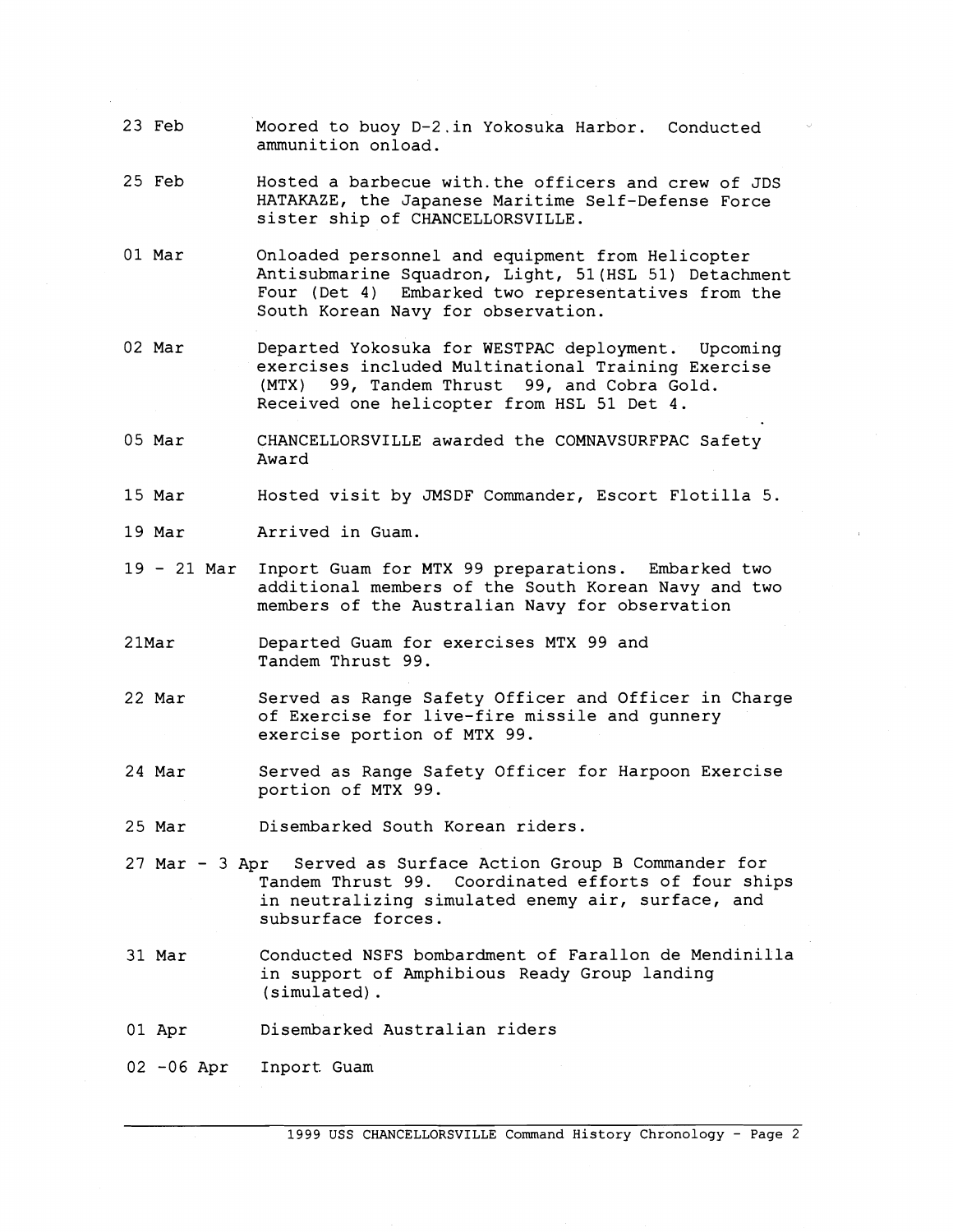- 03 Apr Hosted visit by ADM Jay Johnson, Chief of Naval Operations. Embarked a second helicopter from HSL 51 and supporting personnel.
- 04 05 Apr Change-out of one of the ship's three gas turbine generators accomplished by Ship's Force and USS FRANK CABLE personnel.
- 04 Apr Community Relations project to Sister Mary's Youth Movement Camp in Guam.
- 06 Apr Departed Guam enroute to the Arabian Gulf. While supporting flight operations, bridge personnel spotted a vessel adrift west of Guam. Investigation revealed nine Chinese migrants adrift on the high seas. The migrants were brought on board, treated by medical staff, and transferred to Guam.
- 16 Apr Hosted a visit by RADM T. J. Keating, Commander, Carrier Battle Group Seven.

A Class "A" fire in the forward stacks was discovered, extinguished, and overhauled.

- 18 Apr Inchopped to Fifth Fleet.
- 20 Apr Transited Straits of Hormuz.
- 30 Apr Gas Turbine Systems (Mechanical) Chief Petty Officer was commissioned as a Chief Warrant Officer.
- 05 May Assisted in the medical evacuation of a crewmember off USS CHEYENNE, SSN-773
- 08-12 May Anchored at Sitrah Anchorage, Bahrain. Liberty port for the crew. Inchop briefs by Fifth Fleet staff.
- 09 May Community Relations project at the American Mission Hospital.
- 12 May Underway in the Arabian Gulf. Resumed duties as Air Defense Coordinator and Force Track Coordinator for Carrier Group Five.
- <sup>25</sup> 29 May Inport Dubai.
- 26 May Community Relations project at the Al-Noor Handicapped School
- 28 May Hosted Mrs. Sue Riva and Mrs. Kay Bashaw, coordinators of the Dubai Meals in the Home Program.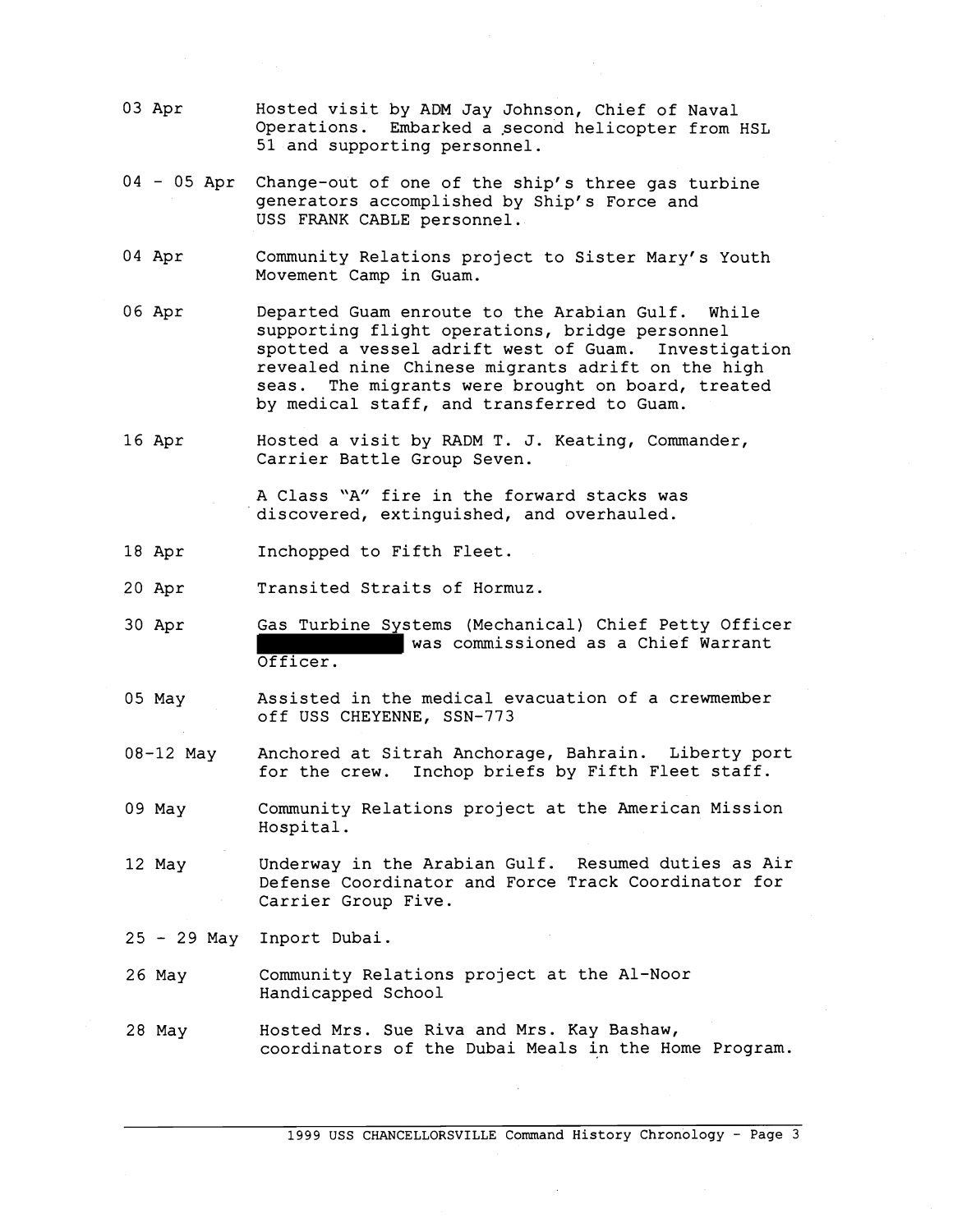- 29 May Underway in the Arabian Gulf. Resumed duties as Air Defense Coordinator and Force Track Coordinator for Carrier Group Five.
- <sup>10</sup> 13 Jun Inport Dubai.
- 14 Jun HSL-51 Hellfire 05 performed rescue of downed F-14 pilot
- 30 Jun 05 Jul Inport Jebel Ali. Performed hull cleaning.
- 04 Jul Celebrated Fourth of July with the Dubai American Business Association at their annual party. Community Relations project at the Holy Trinity Church of Dubai
- 06 Jul Resumed duties as Air Defense Coordinator and Force Track Coordinator for Carrier Group Five.
- 07 Jul Hosted visit by ADM Archie Clemins, CINCPACFLT
- 09 Jul Hosted VADM Moore, Commander, Fifth Fleet and U.S. Naval Central Command.
- 13 Jul Hosted visit by GEN Zinni, Commander in Chief, U.S. Central Command.
- 14 Jul Turned over with USS Theodore Roosevelt Carrier Battle Group. Turned over Air Defense Coordinator for U. S. Naval Forces in Central Command to USS LEYTE GULF.
- 15 Jul Transitted the Straits of Hormuz, outbound. Commenced transit to Australia
- 17 Jul Outchopped from Fifth Fleet. Inchopped to Seventh Fleet.
- 27 Jul 01 Aug Inport Fremantle, Australia
- 31 Jul 01 Aug Opened ship for Australian visitors. Hosted approximately 7,000 visitors.
- <sup>02</sup> 09 Aug Underway, transiting from Australia to Thailand
- 06 Aug Conducted post-Deployment awards ceremony; awards given by RADM T. J. Keating and CAPT V. J. Andrews.
- <sup>07</sup> 08 Aug Engaged in Dual Battle Group Operations with USS and USS KITTY HAWK Carrier Battle Groups
- <sup>10</sup> 14 Aug Anchored, Phattya Beach, Thailand.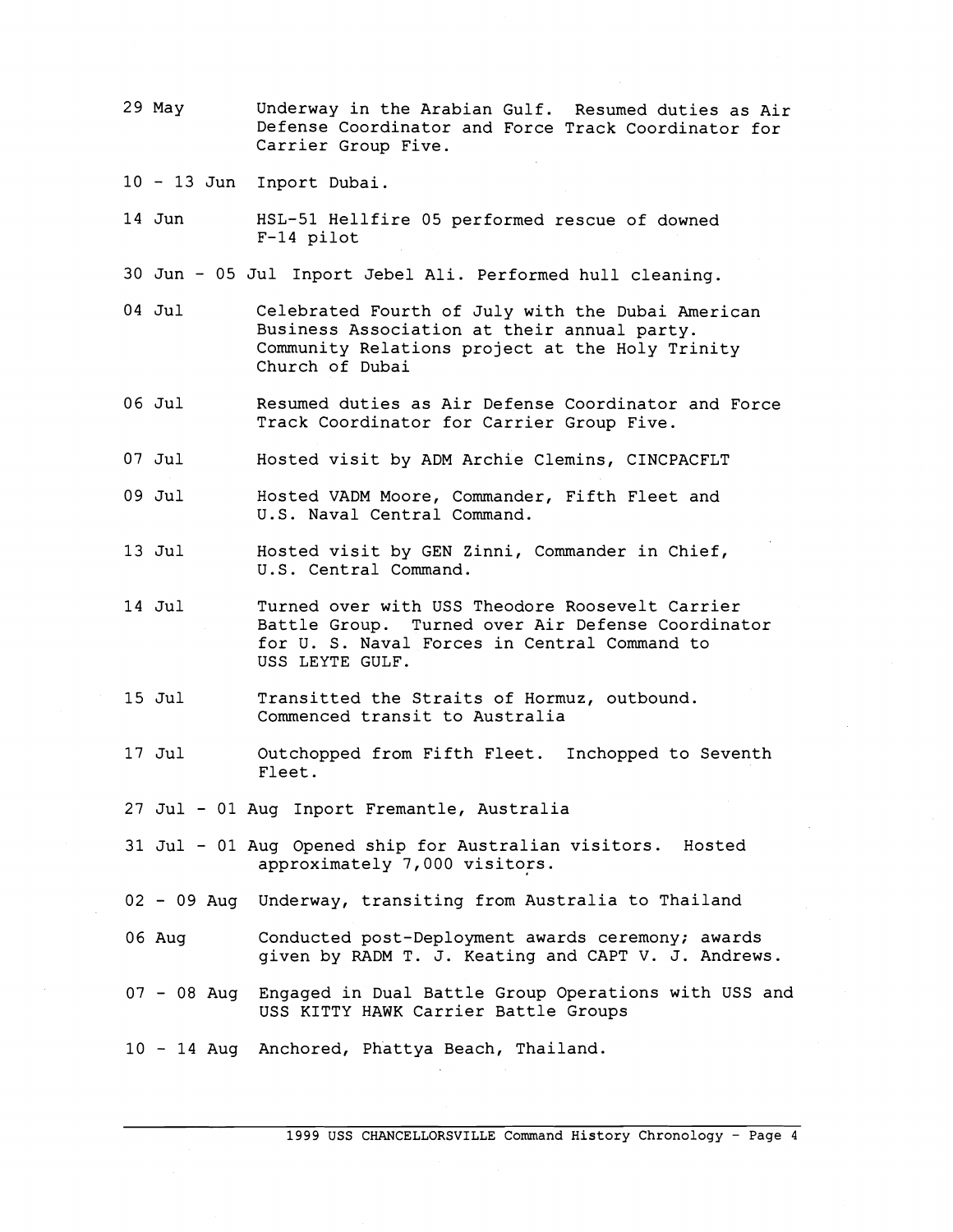- 10 Aug Delivered Project: Handclasp material to flood victims on Thailand's eastern seashore
- 11 Aug Community Relations project to the Phattya School for the Blind
- 12 Aug CAPT Vincent J. Andrews relieved as Commanding Officer, USS CHANCELLORSVILLE, by CAPT Gordon 0. Dorsey while anchored in Phattya Beach, Thailand.
- 15 Aug Departed Phattya Beach, Thailand, enroute Yokosuka, Japan.
- 25 Aug Returned to Yokosuka, Japan. Began post-deployment leave and stand-down period.
- 26 Aug Cofferdam installed on Sonar Dome for temporary repairs to Sonar Dome rupture.
- 22 Sep Leave and Stand-down period concluded. All hands mustered for return to normal working routine.
- 06 Oct Performed off-load of one standard missile and two exercise torpedoes.
- 08 Oct Performed Fast Cruise while in port Yokosuka.
- <sup>12</sup> 14 Oct Underway in and around R-116 Operating area off the southern coast of Japan.

Workups completed in all warfare areas, in damage control, and in engineering. Speed trials on Sonar Dome repairs completed successfully.

- 15 Oct Underway for Dependents' Cruise. Family and friends of USS CHANCELLORSVILLE Sailors were embarked and taken underway into Sagami Wan operating area.
- 19 Oct Hosted Tour by Atsugi Houjin-kai, a Japanese Business group based in Atsugi, Japan.
- 22 Oct <sup>10</sup> Nov Underway in company with USS KITTY HAWK for exercises Foal Eagle '99 and AnnualEx 11G
- 24 Oct Served as Officer in Tactical Control for Towed Decoy Unit exercise.
- 26 Oct Sales and Service personnel recognized with Type Commander award for contributions to CHANCELLORSVILLE Sailors' quality of life.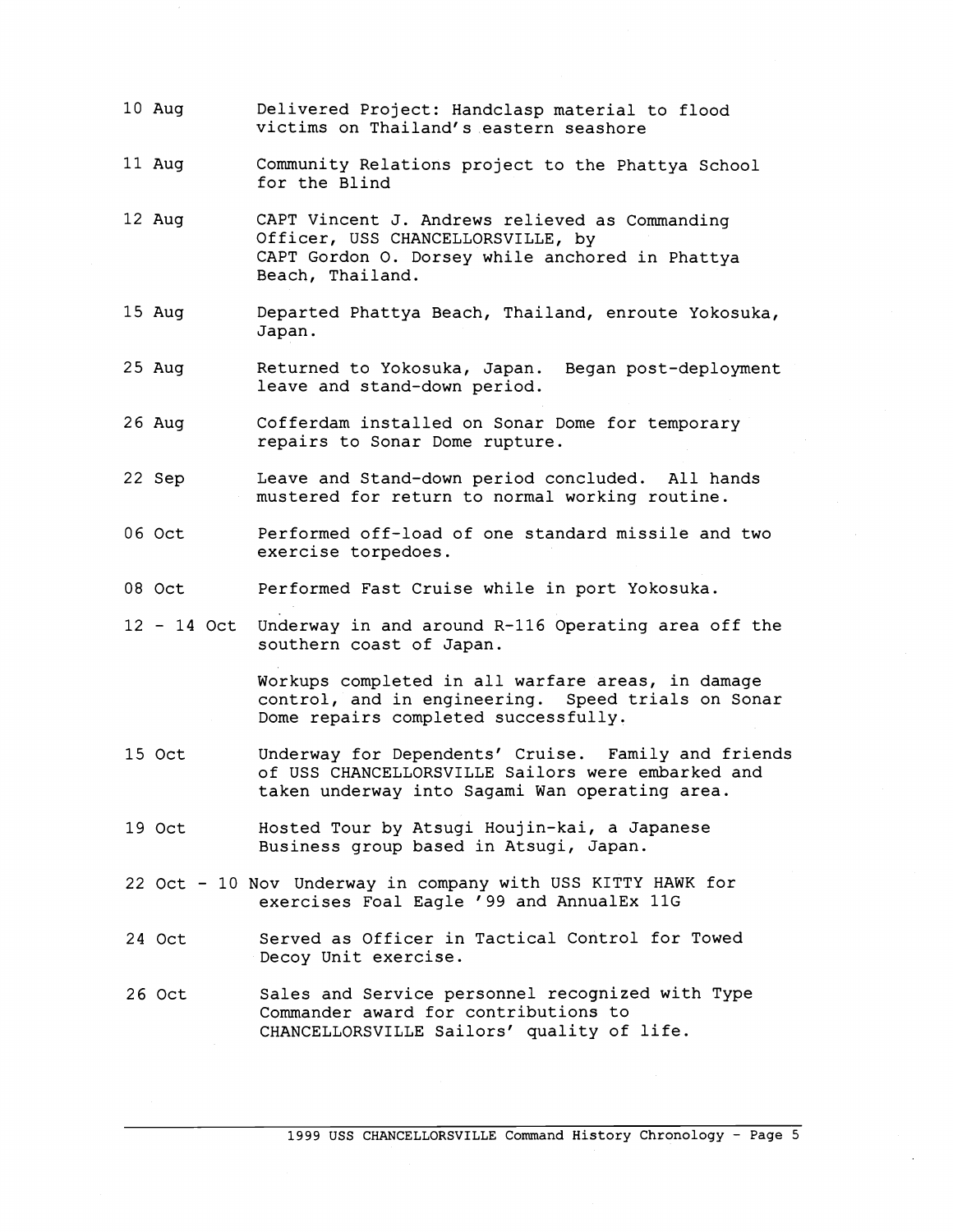- 30 Oct CHANCELLORSVILLE personnel worked in cooperation with EOD Mobile Unit 5 from USS KITTY HAWK on jammed gun drill.
- 03 Nov Foal Eagle '99 concluded
- 04 Nov Commenced AnnualEx 11G. Engaged in photo exercise with over 20 ships of the U.S. Navy and the Japanese Maritime Self-Defense Force.

Celebrated  $10^{th}$  birthday of USS CHANCELLORSVILLE.

- 05 Nov Served as Search-and-Attack Unit Commander for multi-ship submarine familiarization exercise.
- 10 Nov Returned to Yokosuka following fall exercises.
- <sup>15</sup> 17 Nov Anchored in A-12 anchorage outside of Yokosuka Harbor for off-loading of ammunition.
- <sup>18</sup> 19 Nov Conducted defueling of the ship in preparation for entry into dry dock.
- 19 Nov Hosted visit by Seika Yochien Kindergarten School
- 23 Nov Entered Dry Dock 5 at Fleet Activities, Yokosuka, for Dry dock Ship Restrictive Availability (D-SRA)
- OlDec Completed Safety Survey

03 Dec Hosted visit by RADM(ret.) Kemp Tolley

- 15 Dec Material Inspection Deferral Assessment performed by INSURV personnel, and completed successfully.
- 19 Dec Hosted Christmas party for Yurikagoen Orphanage on base.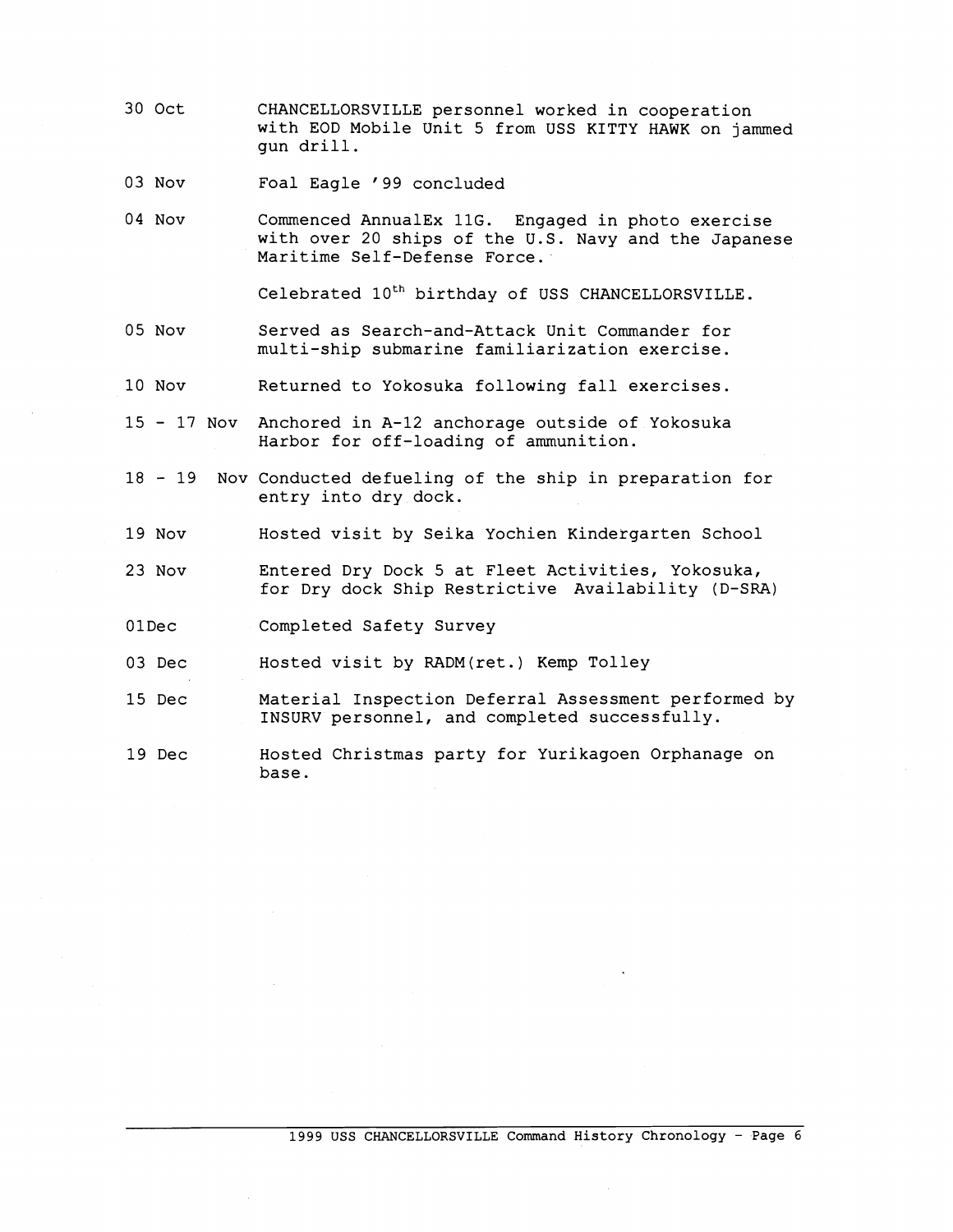## USS CHANCELLORSVILLE (CG 62) **COMMAND HISTORY FOR 1999**

The beginning of the new year saw CHANCELLORSVILLE participating in Yokosuka New Year's celebration along with other Forward-Deployed Naval Forces (FDNF) ships and Japanese Maritime Self-Defense Force (JMSDF) ships. CHANCELLORSVILLE sounded its whistle for five minutes with the other ships in the area to welcome 1999. For the next two weeks, the crew finished its preparations to once again get underway after the holiday break, testing its readiness during a pierside "fast cruise." Also, a memorial service was held to remember the works and life of Dr. Martin Luther King, Jr. This gave the crew a chance to reflect on the Dr. King's contributions both in their lives and in the lives of others.

On 22 January, CHANCELLORSVILLE was underway in Philippine Sea, setting out for the tropical island of Guam. After engaging in engineering drills and other training evolutions at sea, the ship arrived in Guam to a warm welcome from the Guam Chamber of Commerce. This visit was the first visit by the ship to the island. The crew and officers took this time to enjoy a break and relax, taking advantage of deals offered by local hotels and shops.

While inport Guam, several members of the crew participated in a community relations project. They traveled to the Youth Movement Camp, a retreat for troubled families run by Sister Mary, a Catholic nun. Here they helped by clearing a field, helping members of the camp to plant crops and increase selfsufficiency. Also, some of the ship's engineers put their skills to work, converting the body of an old school bus into a living area complete with working electricity. Still other Sailors cleaned out animal cages and planting areas.

After departing Guam on 25 January, CHANCELLORSVILLE proceeded north, traversing the Marianas islands. While transiting, the ship conducted a Naval Surface Fire Support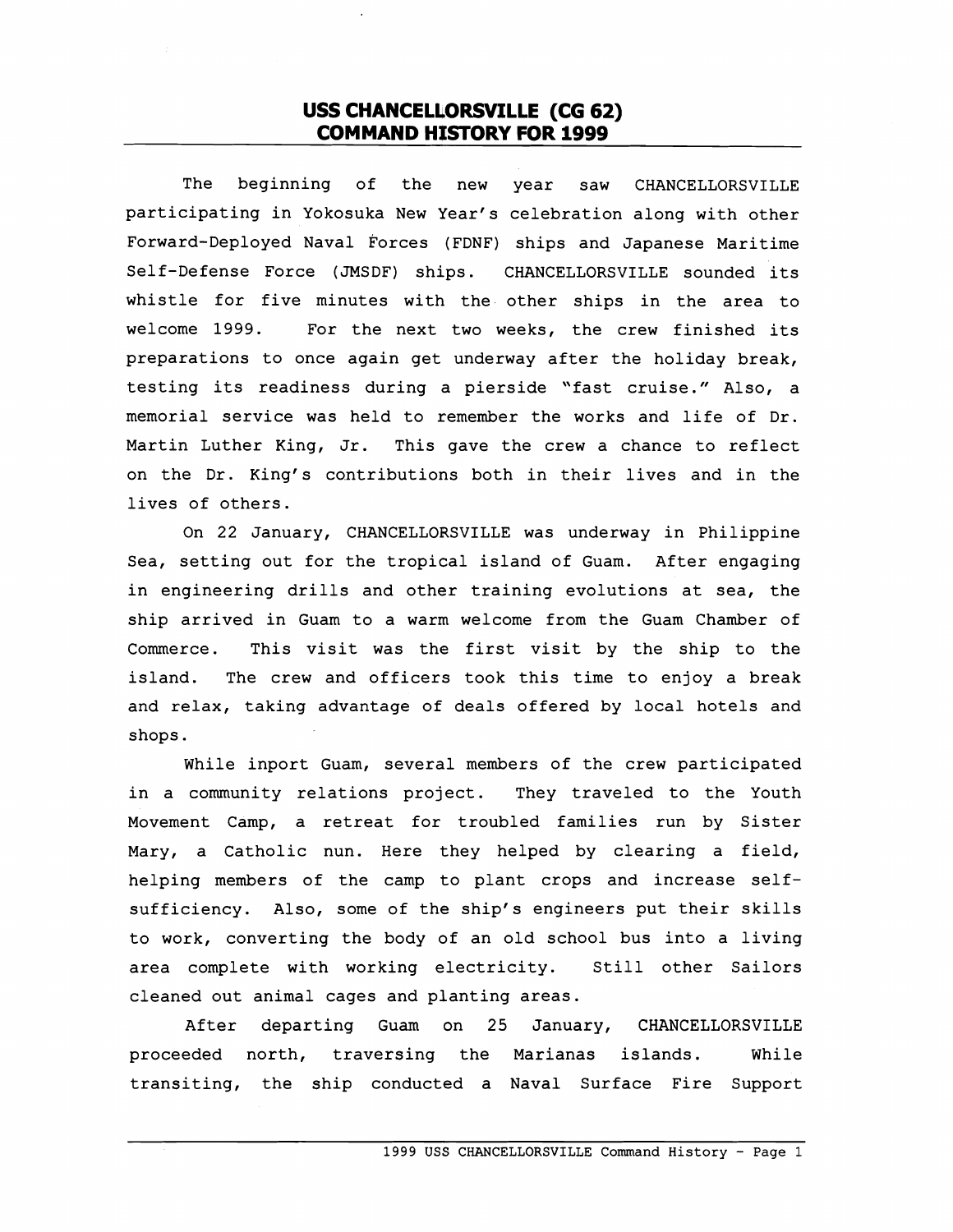(NSFS) exercise at Farallon de Medinilla. The "spotter," used to provide observation-based correction to the team's targeting solution, was airborne in a helicopter provided and flown by Helicopter Antisubmarine Squadron, Light, 51 (HSL 51) based out of Atsugi, Japan. The team performed well, earning a score of excellent from the NSFS spotter. The ship continued back'towards Yokosuka, performing more training in all warfare areas during the transit.

During the month of February, the crew prepared for the upcoming Western Pacific deployment. All personnel diligently trained and ensured that all systems on the ship were set for the cruise. Even with this workload, however, the crew still found time to enjoy activities before leaving. On 12 February, the officers had a Wardroom Dining-out at Naval Base Yokosuka Officers' Club. On 14 February, the ship hosted a Valentine's Day visit by orphans from Yurikagoen Orphanage in Odawara, Japan. The crew enjoyed a lunch with the children, then gave them a tour of the ship. Under the watchful eyes of volunteers, the children even handled a fire hose.

Also in February, the officers and crew took time to honor one of their shipmates. Religious Programs Specialist First Class (RP1), Aviation Warfare, was awarded the Sponsor's Excellence award for his work both within the ship and with organizations off the ship. This award is given annually by Mrs. Sharron H. Martin, the ship's sponsor, to one candidate from the ship for work both for the ship and for the community. RP1 (AW) was recognized for his contributions to community relations events and for his support in outreach to the Japanese military and citizenship, and for his role as coordinator of the ship's sponsor program.

On 18 February, the ship was again underway south of Yokosuka, Japan. Returning the next day, CHANCELLORSVILLE conducted an ammunition onload and sea trials. This onload modified the Vertical Launching System arsenal, giving the ship more Standard missiles, which are vital to the ship's normal role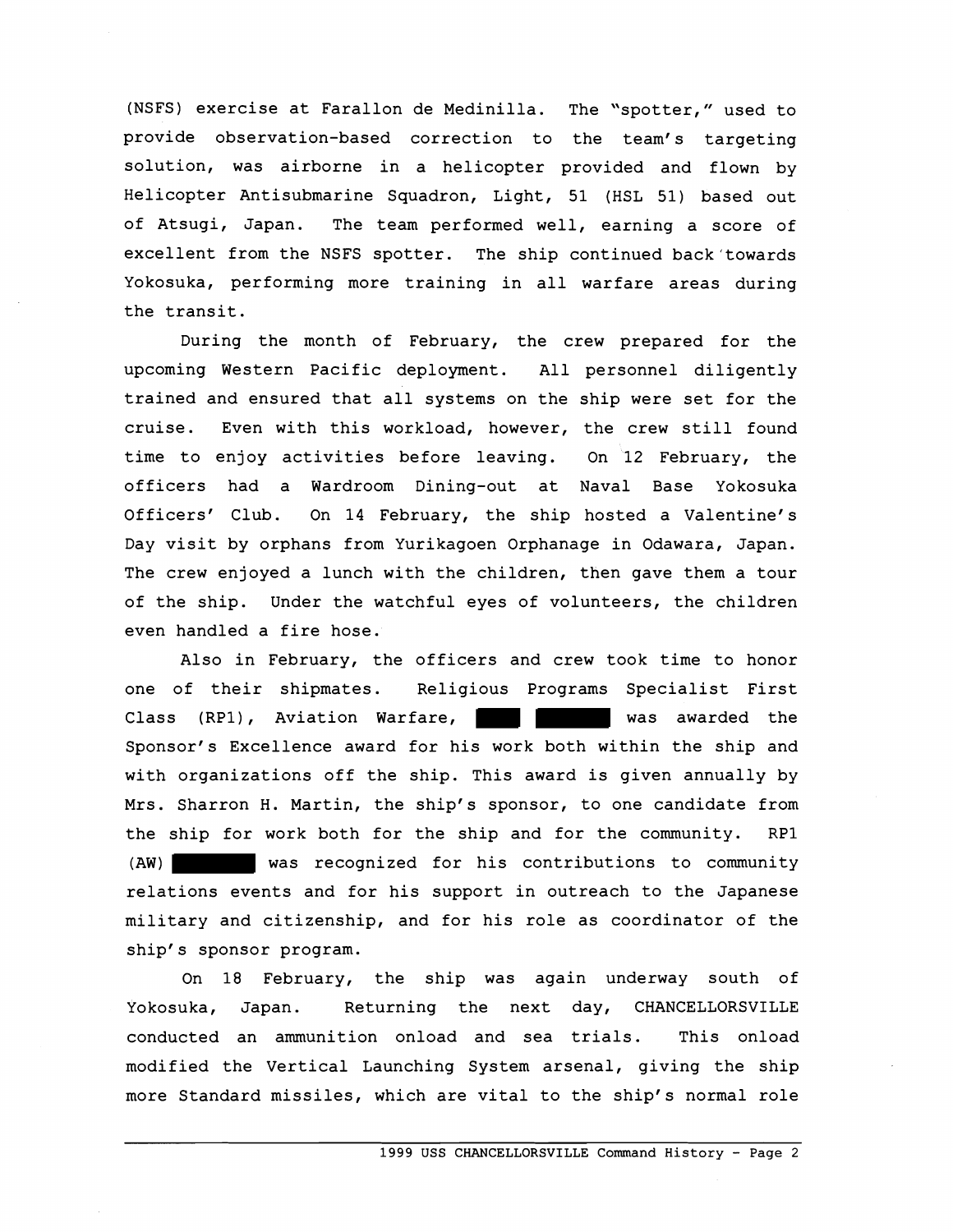as an air defense platform for the KITTY HAWK Battle Group. The onload was only partially completed due to heavy seas and was finished on 23 February while the ship was moored in Yokosuka. Also on 23 February, the ship moored to a buoy, practicing for the anticipated accommodations during the planned port visit to Hong Kong.

February 21 was the day selected by the Commander, Fleet Activities Yokosuka, for its annual Friendship Day. CHANCELLORSVILLE served as one of three "visit ships." Along with the Sailors on board USS KITTY HAWK and USS JOHN S. MCCAIN, the Sailors onboard CHANCELLORSVILLE opened up their ship to the general public living in or around Yokosuka. In all, approximately 8,500 visitors came onboard the ship and were shown CHANCELLORSVILLE's various systems and capabilities.

On February 25, the officers and crew of CHANCELLORSVILLE and the JDS HATAKAZE, the Japanese Maritime Self-Defense Force (JMSDF) sister ship of USS CHANCELLORSVILLE, had a barbecue on Naval Base Yokosuka. The two crews compared delicacies, with the CHANCELLORSVILLE Sailors preparing hamburgers and hot dogs while the Japanese sailors offering such traditional Japanese items as yakisoba and sake.

On March 1, aircrew and pilots from HSL 51 arrived on the ship, moving on the equipment necessary to support one of their helicopters. This group, along with two other pilots and one sensor operator, were designated as Detachment Four (Det 4) of the HSL-51 Squadron.

The next day, March 2, 1999, CHANCELLORSVILLE departed Yokosuka for its WESTPAC deployment. Upcoming exercises included the Multinational Training Exercise (MTX) '99, Tandem Thrust '99, and Cobra Gold. The helicopter from HSL 51 flew on later in the day and the ship proceeded in company with KITTY HAWK, heading to Okinawa and then on to Guam.

There were a number of significant events during the initial leg of the transit. CHANCELLORSVILLE served as the KITTY HAWK Carrier Battle Group Air Warfare Commander and Force Track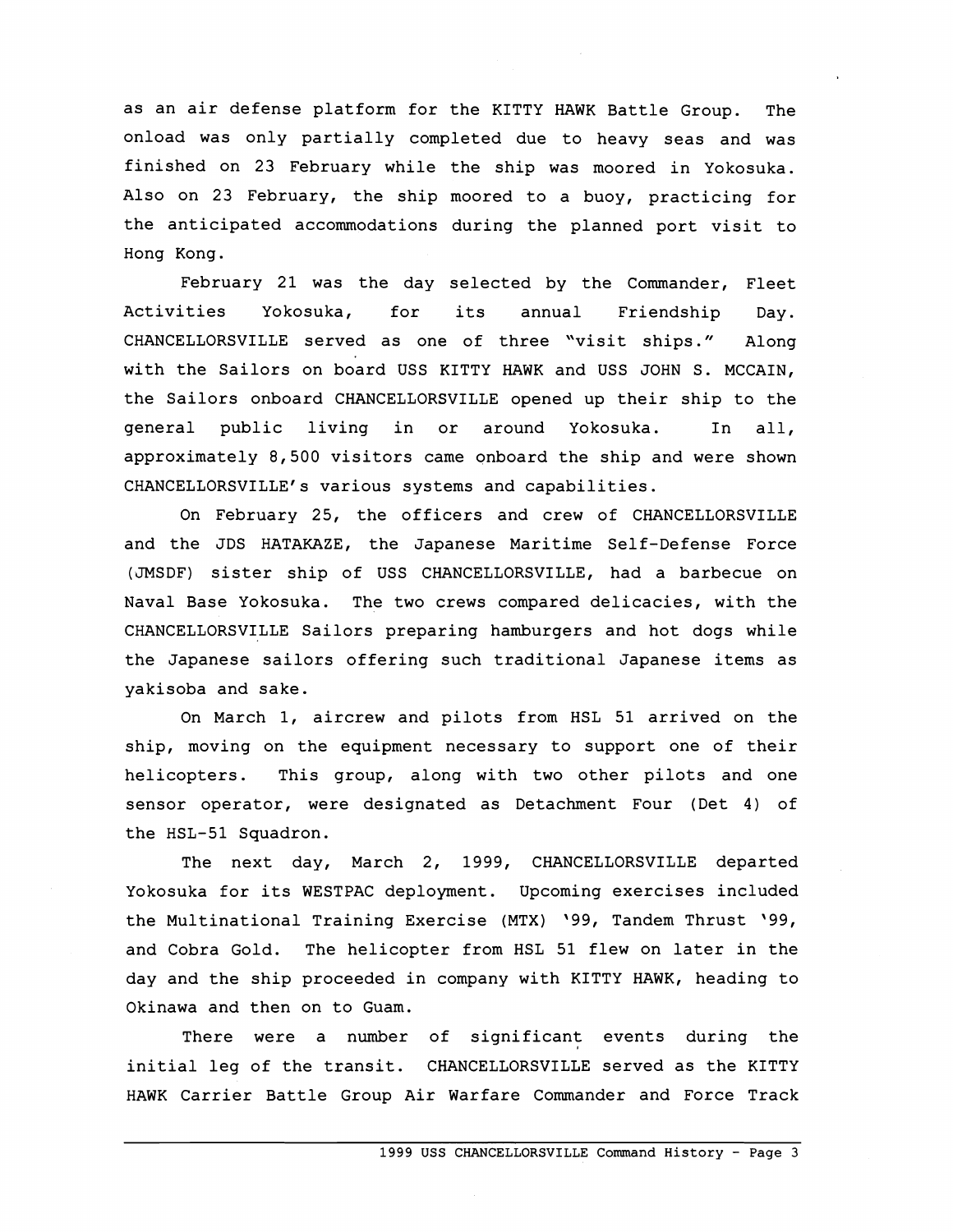Coordinator. Along the way, the crew also made preparations for a variety of upcoming exercises and weapons firings. The ship had the opportunity to host visit by the Commander, JMSDF Escort Flotilla Five. Finally, the ship also received notification that it had been awarded the COMNAVSURFPAC Safety award, the ship's fifth consecutive award.

Upon arrival in Guam, the preparations for the upcoming exercises began. Numerous briefs occurred on the Guam Naval base to ensure safe and efficient execution of the upcoming exercises. This also allowed the exercise participants to interact and compare methods of communication and operation.

Multinational Exercise (MTX) and Tandem Thrust '99 saw CHANCELLORSVILLE taking on more responsibilities in the Kitty Hawk Battle Group. After arriving in Guam, several members of CHANCELLORSVILLE attended planning sessions' in preparation for the exercises to come. Once underway, the ship's served as Range Safety Officer and Officer in Tactical Command for live-fire missile and gunnery exercise portion of MTX 99, involving ships from the navies of Australia, Canada, Singapore, and South Korea. Under the direction of CHANCELLORSVILLE, ten ships were able to conduct missile and gun engagements on a target towed by a small commercial jet with zero incidents.

CHANCELLORSVILLE also served as Range Safety Officer for Harpoon Exercise portion of MTX '99. The target for this exercise was an old cruiser, the ex-USS OKLAHOMA CITY. CHANCELLORSVILLE used its radars and helicopters to monitor fishing and comercial traffic in a 100 mile-radius area. Large amounts of fishing traffic precluded the safe execution of the Harpoon attack, forcing CHANCELLORSVILLE and the other ships to implement a secondary plan for the exercise, bombarding the old ship with rounds from its 5-inch guns. Though together the ships razed the superstructure of the old cruiser, a South Korean submarine dealt the final blow with one of its torpedoes, sending the ship to the bottom of the ocean.

During this period, the ship also hosted members of the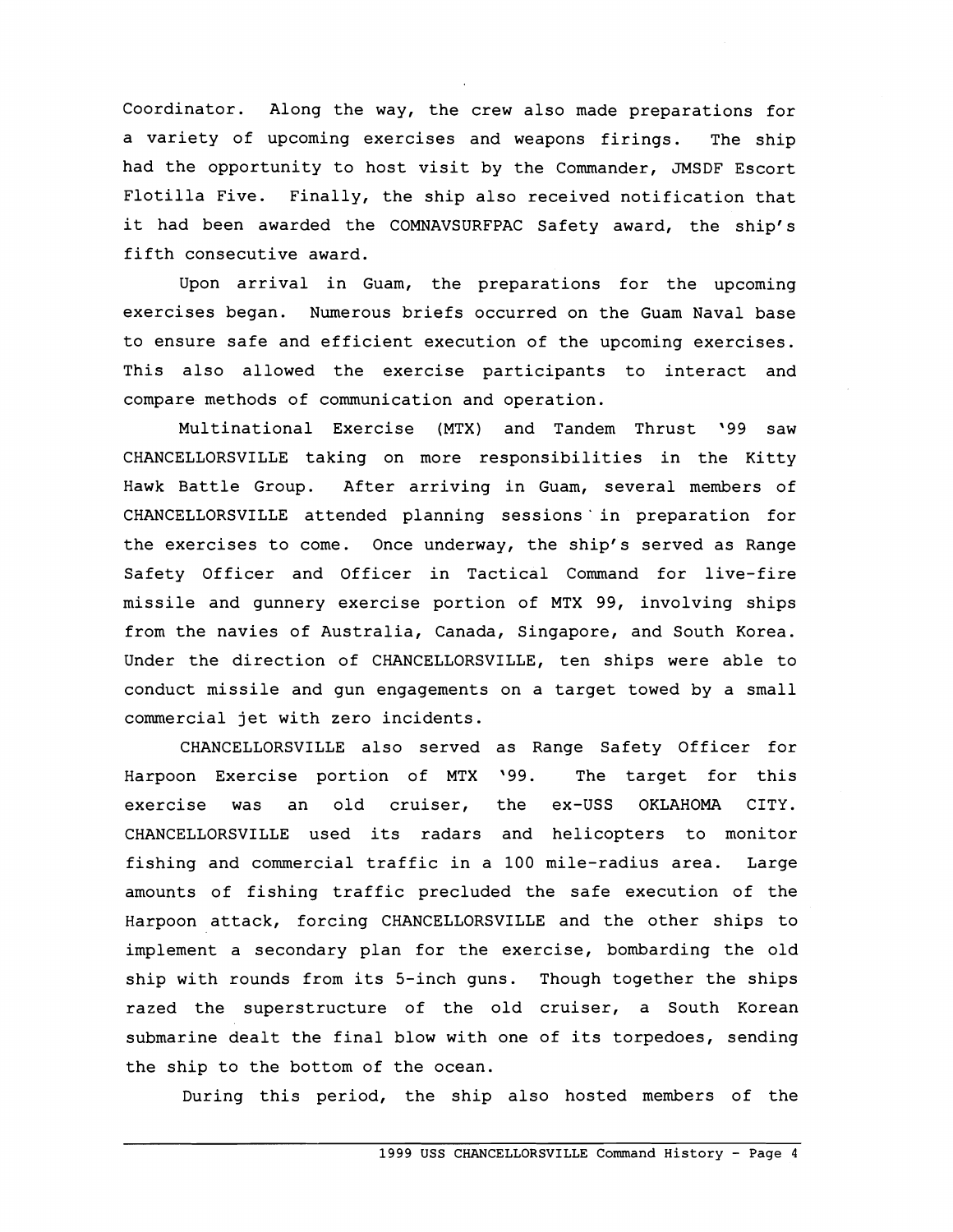Australian and South Korean Navies as part of an international exchange program. Two South Koreans came on board in Yokosuka, transiting to Guam with the ship. Once in Guam, two additional South Korean sailors and two Australian officers came onboard. During the exercises, these riders observed American procedures and tactics and assisted in communications with ships from their respective countries.

Following MTX '99, the Singaporean and South Korean ships detached, leaving the Australian and American forces to square off against the Canadian forces as part of Tandem Thrust '99. CHANCELLORSVILLE served as Surface Action Group B Commander escorting the USS FORT MCHENRY, an amphibious assault ship tasked to support a marine landing as part of the exercise. The ship pulled into Guam early, arriving the afternoon of 2 April.

While in port Guam, the engineers onboard CHANCELLORSVILLE teamed up with representatives from the USS Frank Cable to accomplish a change out of one of the ship's Gas Turbine Generators. The team worked for approximately twenty-four hours straight, accomplishing the removal of the worn generator, and the installation of the new generator. Though this process normally is done in the course of a week in shipyards, the shortnotice deployment to the Arabian Gulf demanded this rapid response by ship's personnel.

On 03 April, the ship was privileged to host Admiral Jay L. Johnson, Chief of Naval Operations. The CNO addressed the crew, specifically explaining the impending need for the KITTY HAWK battle group to transit to the Arabian Gulf. CHANCELLORSVILLE departed Guam in company with KITTY HAWK and USS CURTIS WILBUR for the Arabian Gulf on the morning of 6 April as part of a surge deployment.

Before leaving Guam, however, a group of CHANCELLORSVILLE sailors again set out for the Youth Movement camp of Sister Mary. On this trip, the Sailors brought clothes and materials from Project Handclasp. This project provides goods to improve the standard of living in less developed countries, providing such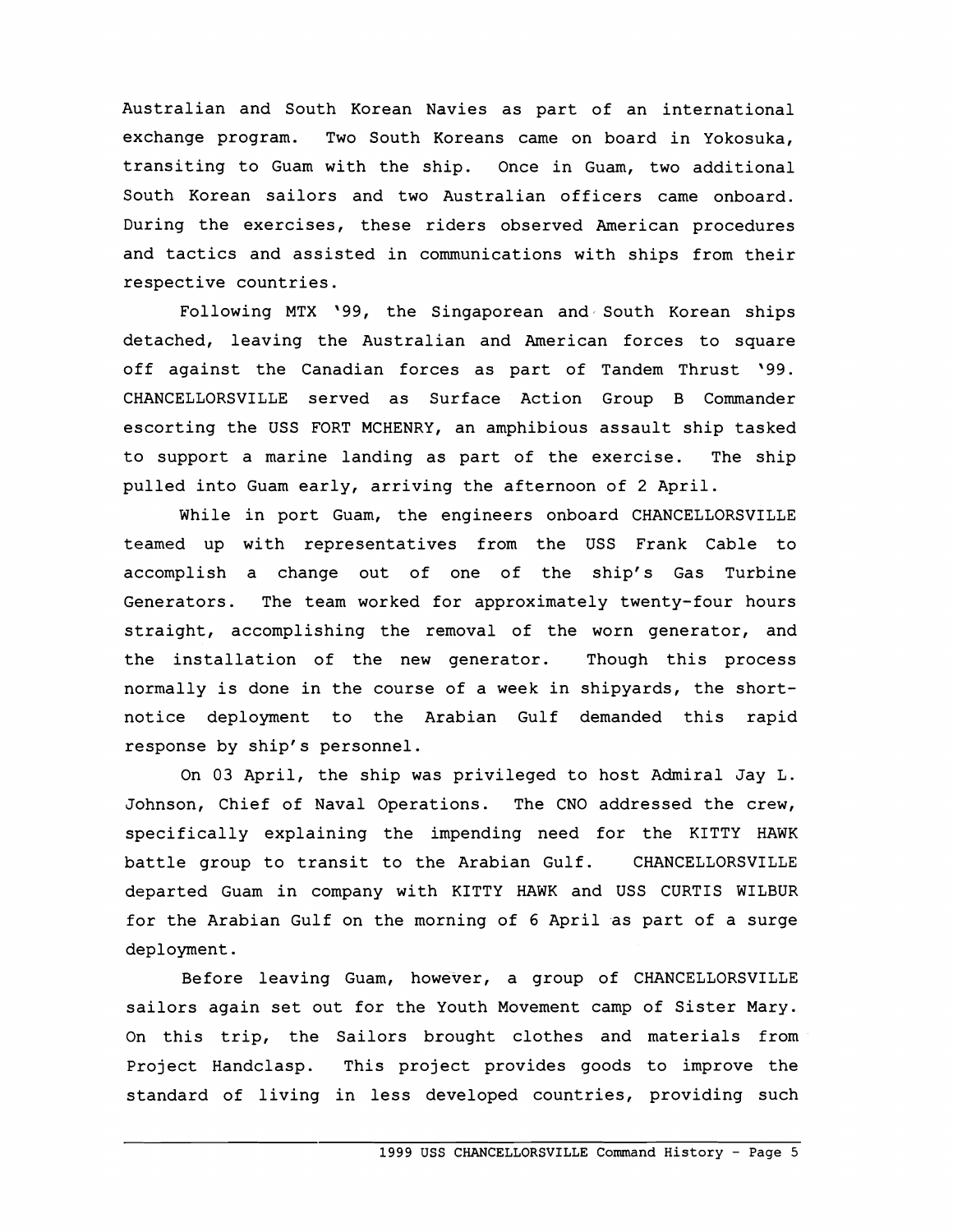basic items as medical supplies. Included in this package for the camp were two sewing machines. The Sailors assembled, tested and installed these machines, and created a sewing room from the frame of an old school bus.

While steaming westward from Guam, the bridge watch team spotted a strange red light low in the water. Maneuvering around to investigate, a small boat was spotted and cries for help were heard. The ship launched its Rigid Hull Inflatable Boat (RHIB) to investigate and discovered nine Chinese migrants. Finding the migrants without food, water, or fuel, CHANCELLORSVILLE embarked the nine individuals. The crew provided food, water, clothes and medical attention for the migrants. A flight surgeon was sent from the Kitty Hawk to direct medical assistance, and subsequently to supervise the evacuation of the refugees to Guam for thorough medical treatment. After marking the craft for the Coast Guard, CHANCELLORSVILLE resumed transiting in company with KITTY HAWK.

On 16 April, Rear Admiral Timothy Keating, Commander, Carrier Task Group Seven arrived for a brief visit. After observing a training scenario in Combat Information Center, he addressed the crew, speaking to the concerns the crew had regarding the schedule of events for the Arabian Gulf deployment.

Also on 16 April, the crew discovered a Class "A" fire in the uptakes of the forward gas turbines. Members of the engineering department extinguished the fire. After overhaul and testing of the ship's turbines, the ship resumed its high-speed transit, entering the Arabian Gulf and the Fifth Fleet Area of responsibility.

Upon arrival in the Arabian Gulf, CHANCELLORSVILLE assumed duties as Regional Air Defense Coordinator for Fifth Fleet. This involved supervising the "check-in" and "check-out" of all aircraft flying off the USS KITTY HAWK. For almost all of these missions, CHANCELLORSVILLE was actually in control of all of KITTY HAWK'S airborne craft. In total, CHANCELLORSVILLE supported over 5,000 sorties, including 1,400 missions in support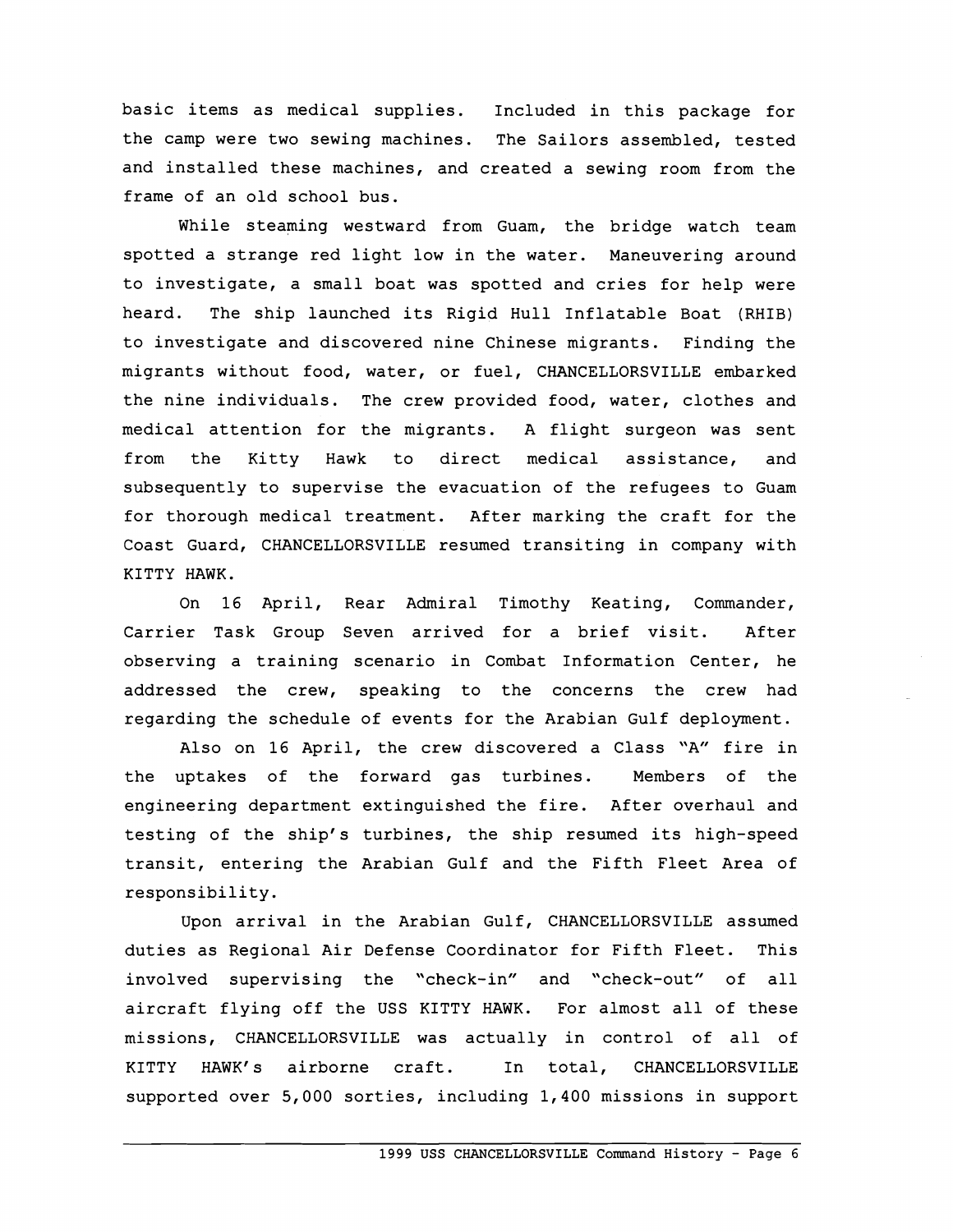of Operation SOUTHERN WATCH. HSL 51 Detachment 4, attached to CHANCELLORSVILLE, also flew during this time, providing "over the horizon" (OTH) detection, identification, and classification.

CHANCELLORSVILLE also had the chance to support other units. A request for a humanitarian evacuation from a U.S. submarine was answered by the ship. The ship used its small boat to pick up the Sailor from the submarine. After the boat's return to CHANCELLORSVILLE, it was a simple matter to transfer the Sailor to Bahrain by one of the embarked helicopters. Also, on June 14, the helicopter detachment again was able to help out a Sailor. An F-14 experienced problems in flight and downed in the Arabian Gulf. One of the HSL 51 helicopters working with a helicopter from the KITTY HAWK was able to rescue the pilot and radar intercept officer from the aircraft. The rapid, professional rescue of the two aviators helped ensure the two remained injury-free when returned to the aircraft carrier.

While deployed to the Arabian Gulf, CHANCELLORSVILLE visited several ports. In May, CHANCELLORSVILLE visited the ports of Bahrain and Dubai, United Arab Emirates. In Bahrain, CHANCELLORSVILLE anchored in Sitrah Harbor. The berthing in Dubai was at the port of Mina Rashid, offering the crew easy access to the city. While in Dubai, the crew participated in the "Meals in the Home" program. This program pairs visiting sailors with expatriate families in the Dubai area. CHANCELLORSVILLE returned to Dubai in mid-June, this time in company with the KITTY HAWK.

The ship's Morale, Welfare, and Recreation (MWR) program was active in all of these ports. Working in concert with local providers of tours, the MWR personnel opened up a wide variety of activities to the Sailors. These tours took CHANCELLORSVILLE crewmembers out in the desert in 4x4 vehicles, pearl diving, and around the cities of Dubai and Bahrain, among other activities.

The Chaplain's Department also organized Community Relations projects for each port visit. In Bahrain, Sailors painted and refurbished parts of the American Mission Hospital.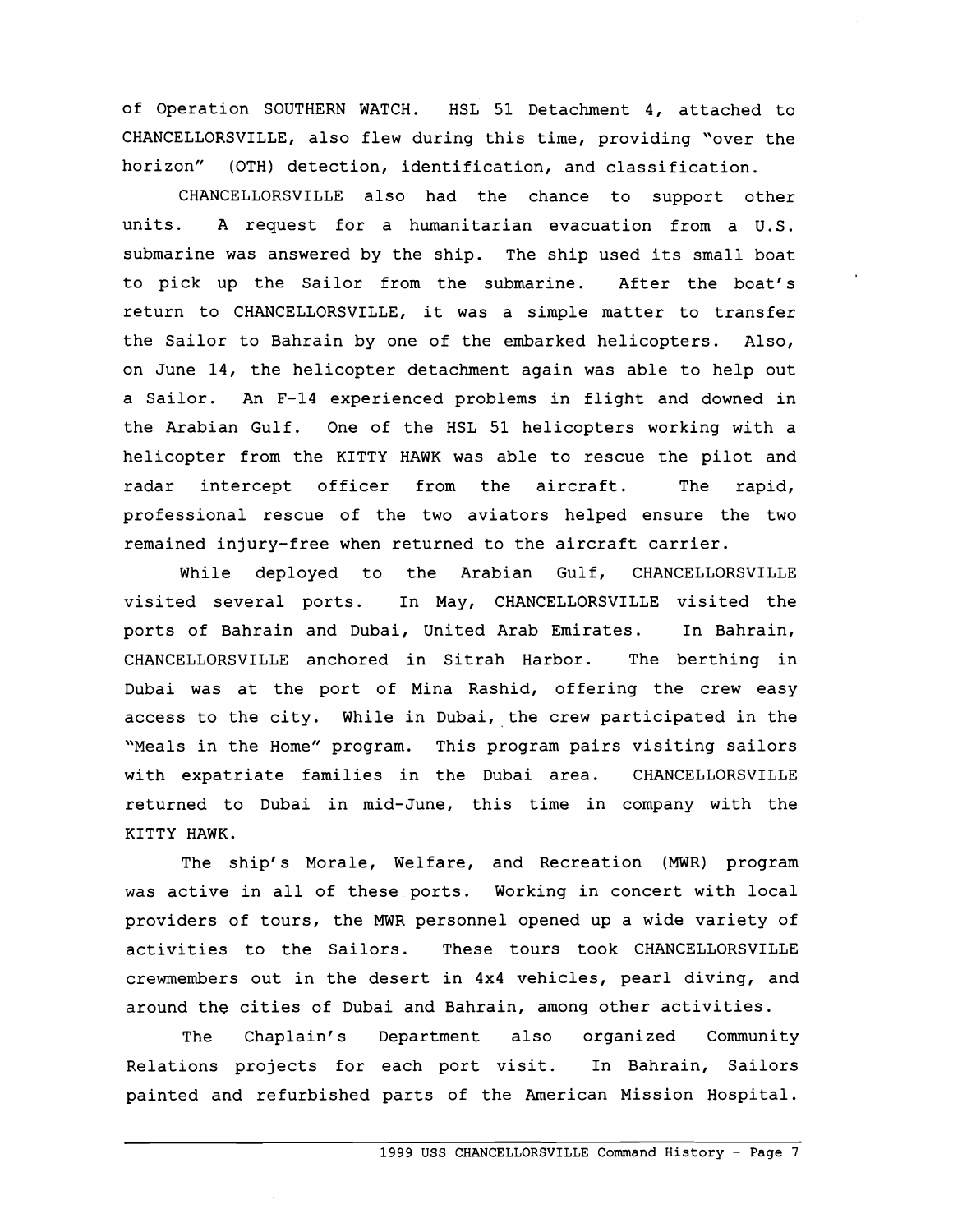In Dubai, they visited the Al-Noor Handicapped School. Here some of the crew helped to work with the children, while others performed clean-up projects around the school grounds. Finally, while in Dubai on July  $4<sup>th</sup>$ , Sailors painted the inside of Trenty Hall in the Holy Trinity Church of Dubai.

While underway in the Arabian Gulf, CHANCELLORSVILLE hosted visits from several ranking officers. Vice Admiral Moore, Commander, Fifth Fleet and U. S. Naval Central Command spoke to the crew about their role as a member of Fifth Fleet and how the patrols around Iraq had significance to those friends and family back in the United States. Admiral Archie Clemins, Commander in Chief of the Pacific Fleet, also addressed this issue as well as the role Sailors were playing in the Pacific theater as members of the Forward Deployed Naval Forces. Finally, General Zinni, U.S. Marine Corps, Commander in Chief, U.S. Central Command, emphasized the stability that the battle group's presence brought to the region and the role they were playing in U.S. national security.

In July, CHANCELLORSVILLE returned to the United Arab Emirates. This time, due to the possibility of a terrorist threat, KITTY HAWK and CHANCELLORSVILLE berthed in Jebel Ali. While here, the officers and crew were invited to join the Dubai American Business Association for a Fourth of July celebration. The crew was treated to a cook-out and a fireworks display. While in Dubai, the crew also performed a thorough cleaning of the ship's sides.

On July 14, CHANCELLORSVILLE conducted turnover with USS LEYTE GULF as the USS THEODORE ROOSEVELT prepared to relieve the KITTY HAWK Carrier Battle Group as Battle Force Fifth Fleet. After LEYTE GULF relieved CHANCELLORSVILLE as Regional Air Defense Coordinator, CHANCELLORSVILLE headed west. Transiting the Straits of Hormuz on 15 July 99, she sailed in company with the USS KITTY HAWK and USS CURTIS WILBUR.

One day out of Fremantle, Australia, CHANCELLORSVILLE's sonar dome ruptured. Inspection by divers in Australia revealed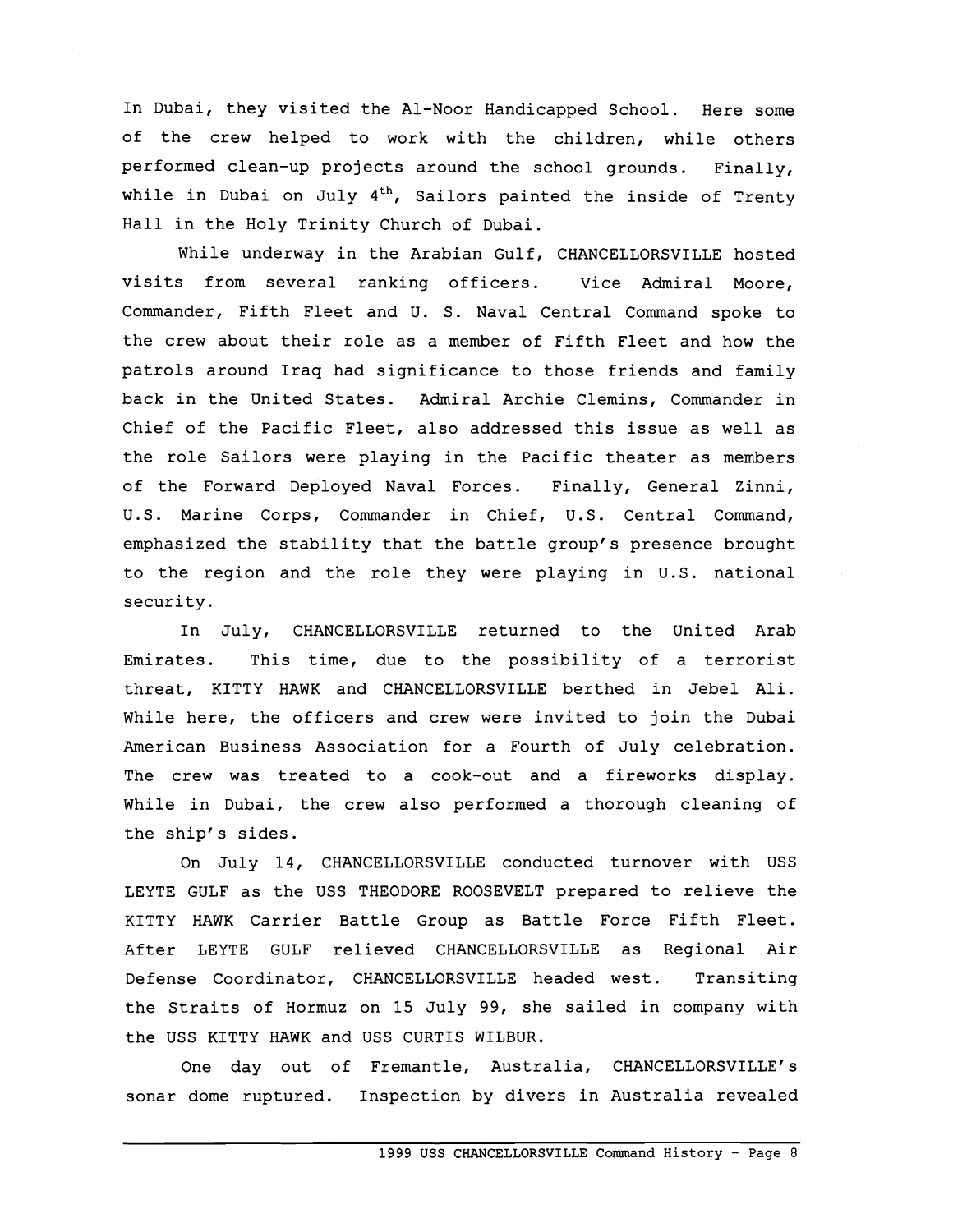a five-foot vertical tear. After consultation with various organizations including Naval Sea Systems Command the decision was made to sail from Australia as planned, though at limited speeds. A patch would be applied upon return to Japan, and permanent repairs would be conducted in the winter.

Heading southeast through the Indian Ocean, the group soon arrived in Fremantle, Australia. Here, CHANCELLORSVILLE hosted a visit ship event as she and KITTY HAWK were opened to the Australian public. Also, the ship's MWR program was again active in port, helping sailors to experience the thrill of boomeranging, to see native animals, and to arrange hotel accommodations in Perth and Fremantle. Also in Fremantle, the Chaplain's Department organized a Community Relations project to Fremantle Hospital, where Sailors visited the children's and elderly wards.

Following the visit to Fremantle, the battle group proceeded to Phattya, Thailand. Along the way, the ships engaged in dual battle group operations with the USS CONSTELLATION battle group, enroute to the Arabian Gulf. While in Thailand, the ship held its change of command ceremony, with Captain Gordon 0. Dorsey relieving Capt. Vincent Andrews as Commanding Officer. Also, while in Thailand, the ship made a delivery for Project Handclasp. This delivery helped aid victims of flooding on the eastern coast of Thailand. Also while in Thailand, a group of Sailors went to the Phattya School for the Blind.

USS CHANCELLORSVILLE departed Thailand on the morning of 15 August. From here, the ship traveled northeast, intending to pass to the north of the Philippines. A developing typhoon diverted the ship, driving the battle group to the south. The ship traversed the San Bernadino Straits, then continued towards Japan. CHANCELLORSVILLE returned on the morning of 25 August to Yokosuka. The ship subsequently entered a post deployment period of leave and stand down.

During this period, Yokosuka-based Navy divers installed a rubber patch on the ship's damaged sonar dome. This patch held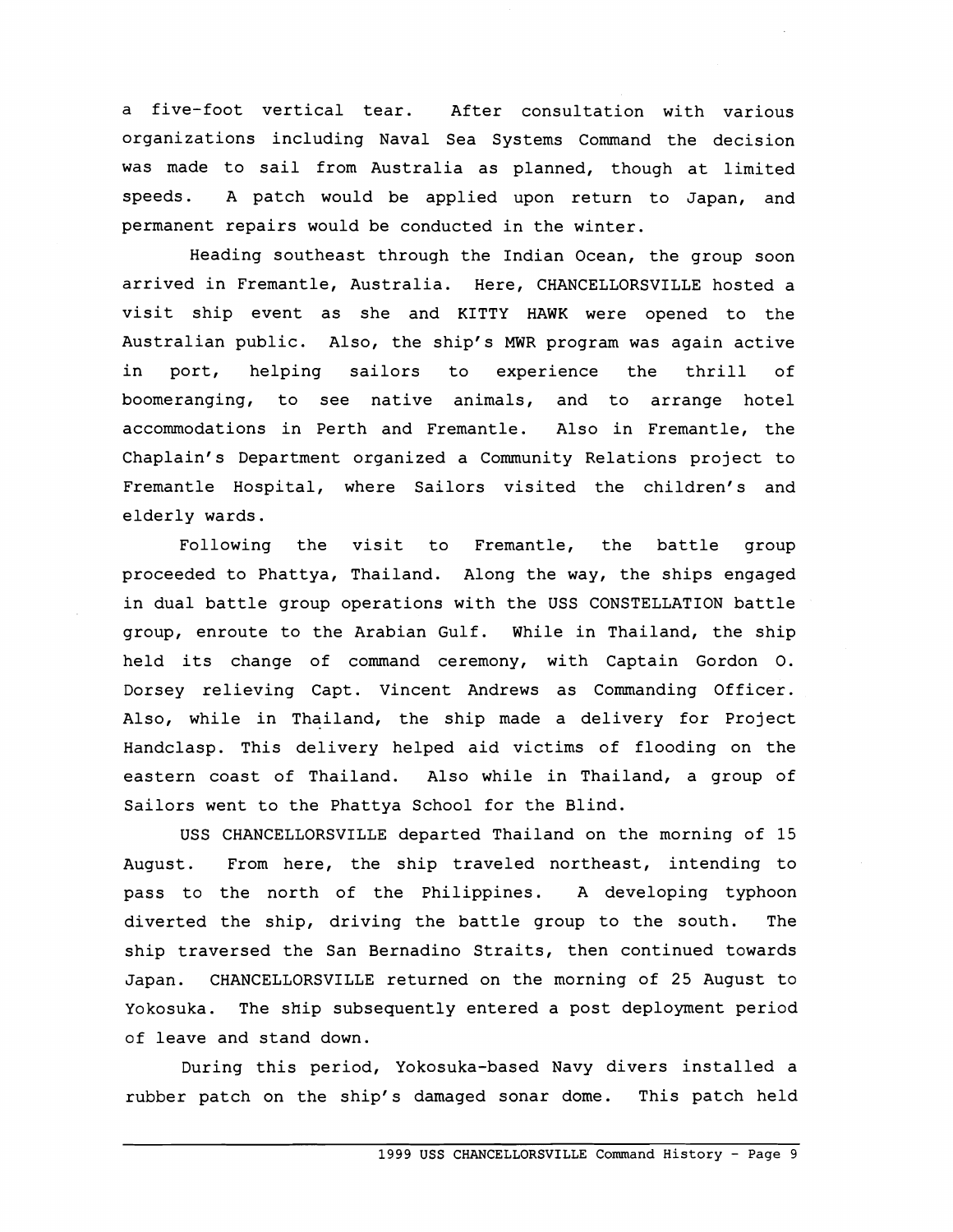through pierside pressure tests and enabled the ship to resume unrestricted underway maneuvering, pending underway speed trials.

Following this leave and stand-down period, the ship began training for fall underway exercises. After two weeks of schools and maintenance, the ship was underway again on 12 October. CHANCELLORSVILLE traveled to operating area R-116 for training exercises. Operability tests were conducted in all warfare areas. Also, training evolutions were to test the ship's ability to cope with engineering casualties and to test the crew's damage control capabilities. Seamanship training was also conducted, with the ship training on the response to and recovery of a person lost overboard.

On 15 October, the ship held a Dependents Cruise, giving the crew an opportunity to show their families and friends what they do while at sea. For many of these people, this was their first opportunity to get underway onboard a Navy ship. A trip into the Sagami Wan operating area gave the guests a chance to see all aspects of the ship, from the working of the engineering plant to the information management of the Combat Information Center, to the role of the bridge in piloting the ship.

On 22 October, CHANCELLORSVILLE got underway in company with USS KITTY HAWK for annual fall exercises, the first of which was Foal Eagle 99. Working in concert with the Korean Navy off the South Korean coast, the ships participated in a variety of air, surface, and undersea exercises. Key to these exercises was establishing and maintaining exchange of tactical data with South Korean forces. Also during this time, CHANCELLORSVILLE performed an air warfare exercise involving the acquisition and engagement of a target towed by a commercial jet aircraft. CHANCELLORSVILLE personnel scored several direct hits, finally finishing by actually severing the tow cable that held one of the two targets.

On 26 October, the ship recognized S-3 division, responsible for ship's sales and services. Captain Dorsey presented the "Ship's Store Best Sales and Service Award" to division personnel and supply department officers. The personnel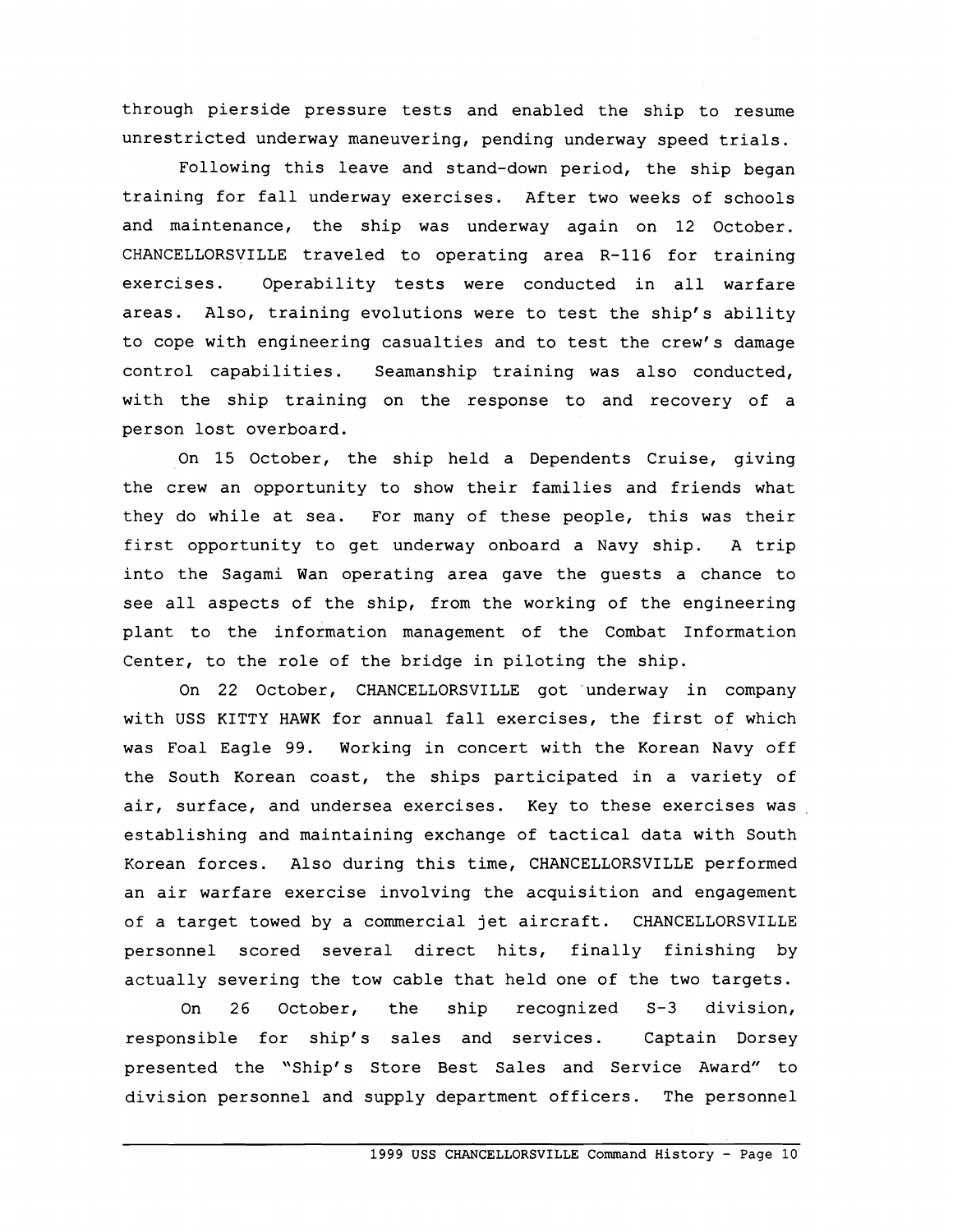were recognized for their high level of knowledge and for the exemplary day-to-day operations of ship's laundry, the barbershop and the Ship's Store. Also recognized was the Chief Engineer and members of Auxiliaries division for their support of ship's service through support and repair of S-3 division equipment.

Upon conclusion of Foal Eagle '99, ANNUALEX 11G began. The KITTY HAWK Battle Group moved south and east, and engaged in exercises with the JMSDF off the southern coast of Honshu. CHANCELLORSVILLE Sailors served in a key role maintaining the tactical data link that allowed all ships to maintain an accurate picture of events occurring in the exercises. Also, CHANCELLORSVILLE served as a Surface Action Group Commander, coordinating five other ships in an exercise with a Japanese submarine.

On 04 November, CHANCELLORSVILLE celebrated its 10<sup>th</sup> birthday, based on the ship's commissioning date. Two plankowners from the commissioning crew serving onboard gave their impressions of the ship and how it had improved over the first 10 years. A birthday cake was then served to all hands.

From 15 to 17 November, CHANCELLORSVILLE anchored at anchorage A-12 outside of Yokosuka Harbor. All the ship's ammunition was off-loaded to Fleet Activities Yokosuka Ordnance facilities in preparation for the ship's upcoming dry dock availability. Though rough seas precluded conducting ammunition movement on 16 November, ship's personnel still moved efficiently, working with the shipyard personnel to offload approximately 120,000 pounds of net explosive weight with zero incidents.

In the days following, the ship began defueling. Over the course of two days, all fuel save only the bare minimum needed to run a single emergency generator was removed. This was the final preparatory step prior to the ship entering dry dock.

Relieved of ammunition and fuel, the ship moved into dry dock on 23 November. Because CHANCELLORSVILLE had no fuel onboard, tugboats from Fleet Activities Yokosuka maneuvered the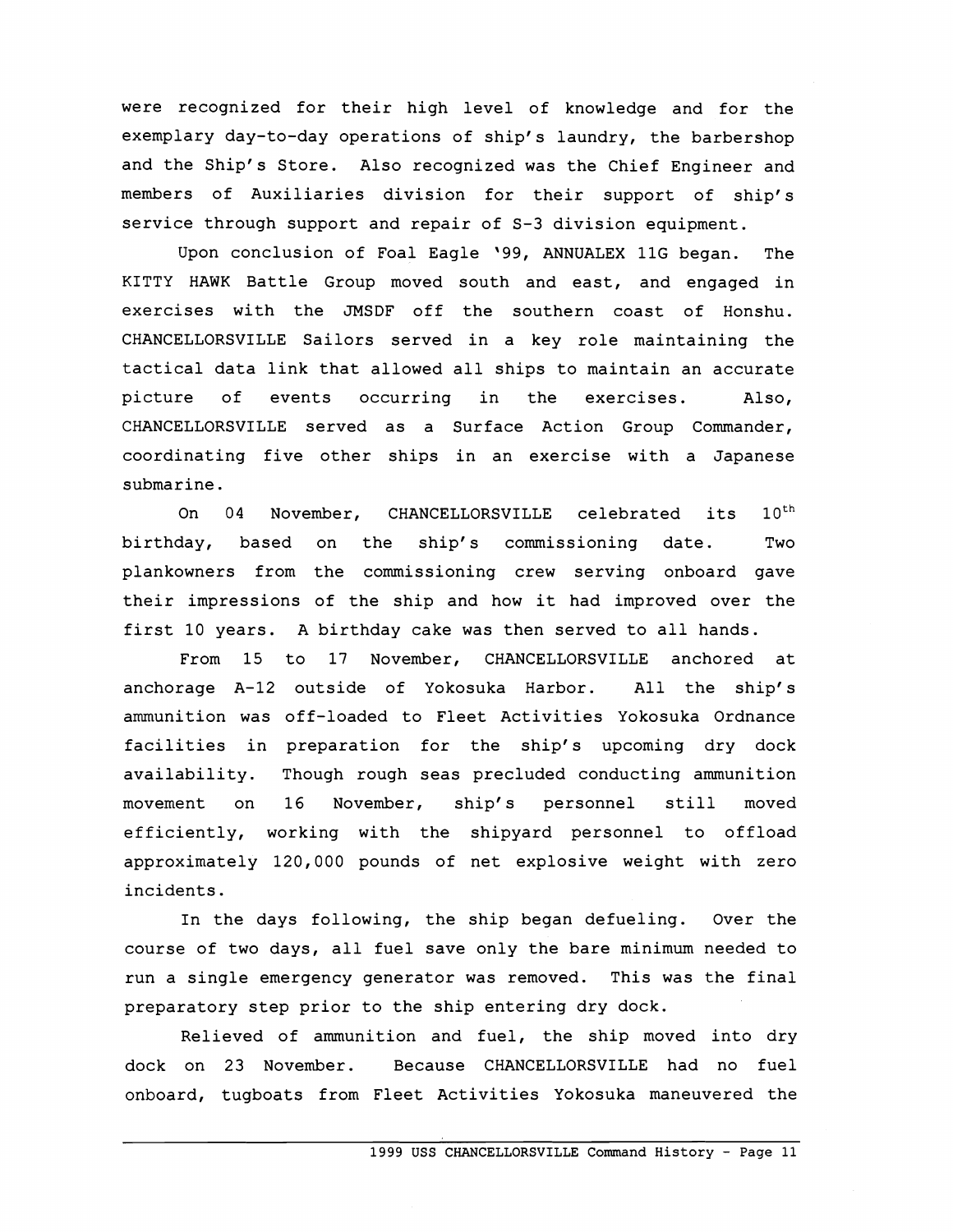ship into the dock. Once inside, divers aligned the wooden blocks on which the ship would rest. The dock was drained, and the ship rested solidly on the blocks. Ship's personnel soon moved from the ship's berthing compartments to berthing spaces on a floating "berthing barge." This allowed the crew to perform repairs and upkeep on the berthing areas, including resurfacing of the old decks and rack units.

After Thanksgiving, the availability work began in earnest. In addition to the repairs being done by Ship Repair Facility personnel, CHANCELLORSVILLE Sailors performed a number of their own upkeep tasks. Most notable was the rehabilitation of all berthing compartments. All berthing compartments were resurfaced, while one berthing compartment was completely redesigned, all of which was done by ship's personnel.

Shortly after entering dry dock, the ship completed two important inspections. The first, occurring the week after dry dock entry, was a safety inspection. That highlighted material discrepancies that were safety concerns. Second, on 15 December, the INSURV team came aboard for a Material Inspection Deferral Assessment. They judged the ship to be in satisfactory material condition, and deferred the INSURV inspection originally scheduled for February, 2000 for one year.

Also in December, the ship had the opportunity to host RADM (ret.) Kemp Tolley. RADM Tolley was the first Commander of Fleet Activities, Yokosuka. He was on base to dedicate the newly renamed Transient Personnel Unit.

Later that same week, the crew of CHANCELLORSVILLE welcomed a group of children from Yurikagoen Orphanage. For the second year in a row, the crew hosted a Christmas party at the base's roller skating rink. The sailors skated and ate with the children. They also distributed gifts bought for the children by CHANCELLORSVILLE Sailors, ensuring no child returned emptyhanded.

1999 concluded with CHANCELLORSVILLE in Dry Dock 5 in Yokosuka, Japan, undergoing repairs. As the hour of midnight